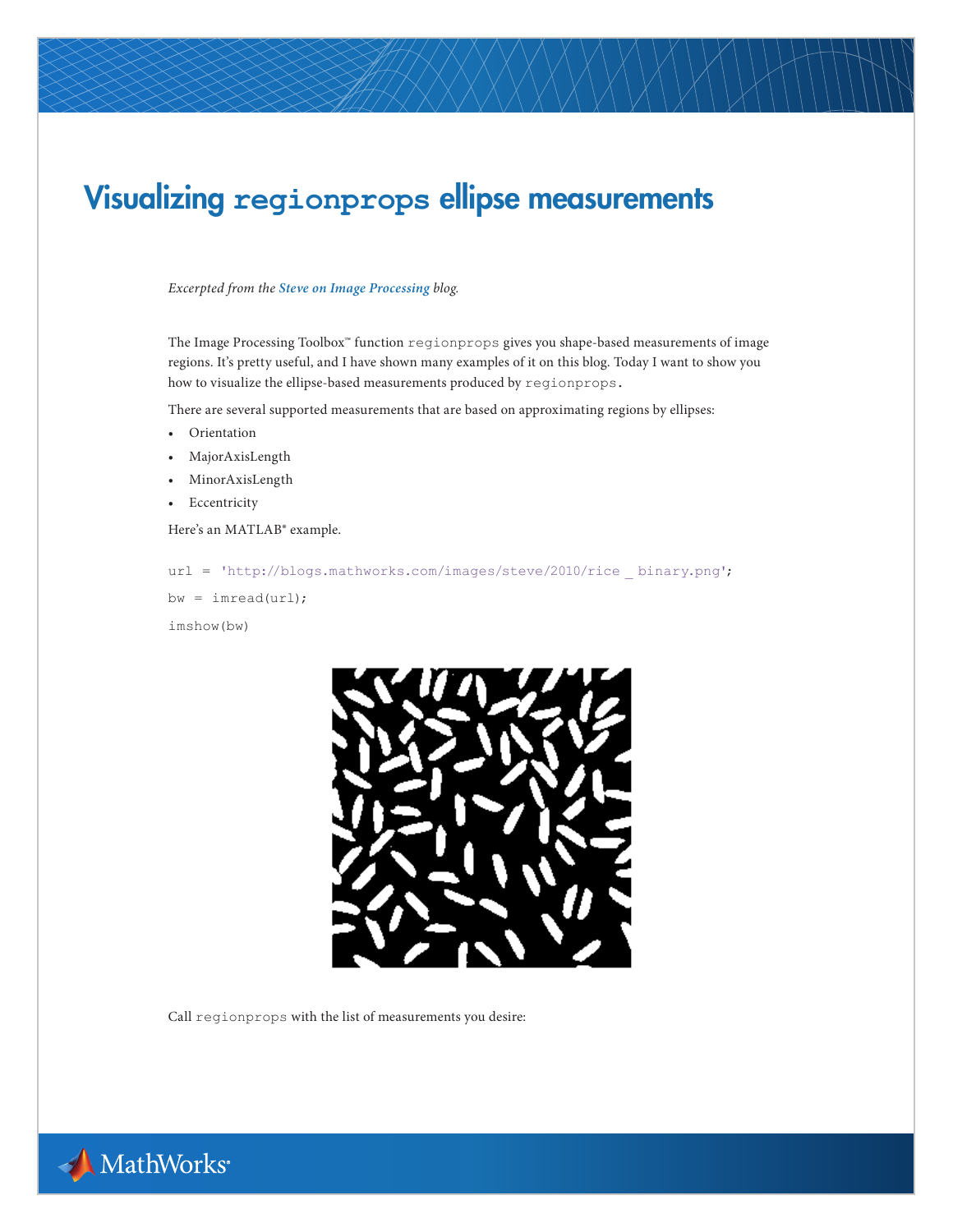```
s = regionprops(bw, 'Orientation', 'MajorAxisLength', ...
      'MinorAxisLength', 'Eccentricity')
s =99x1 struct array with fields:
     MajorAxisLength
     MinorAxisLength
     Eccentricity
     Orientation
```
From the output you can infer that regionprops found 99 objects in the binary image. It returned the desired measurements as a 99-element struct array. Here are the measurements for the 10th object:

s(10)

ans =

 MajorAxisLength: 28.7693 MinorAxisLength: 9.4320 Eccentricity: 0.9447 Orientation: -27.0162

How can you do a visual sanity check of the output? I'll show you some code you can use to superimpose the fitted ellipses over the original image.

First, we'll take one additional measurement: the centroid.

```
s = regionprops(bw, 'Orientation', 'MajorAxisLength', ...
      'MinorAxisLength', 'Eccentricity', 'Centroid');
```
For each ellipse, we'll use a parametric form of the ellipse equation to plot the outline of the ellipse over the image.

```
imshow(bw)
hold on
phi = linspace(0, 2*pi, 50);
cosphi = cos(phi);
```
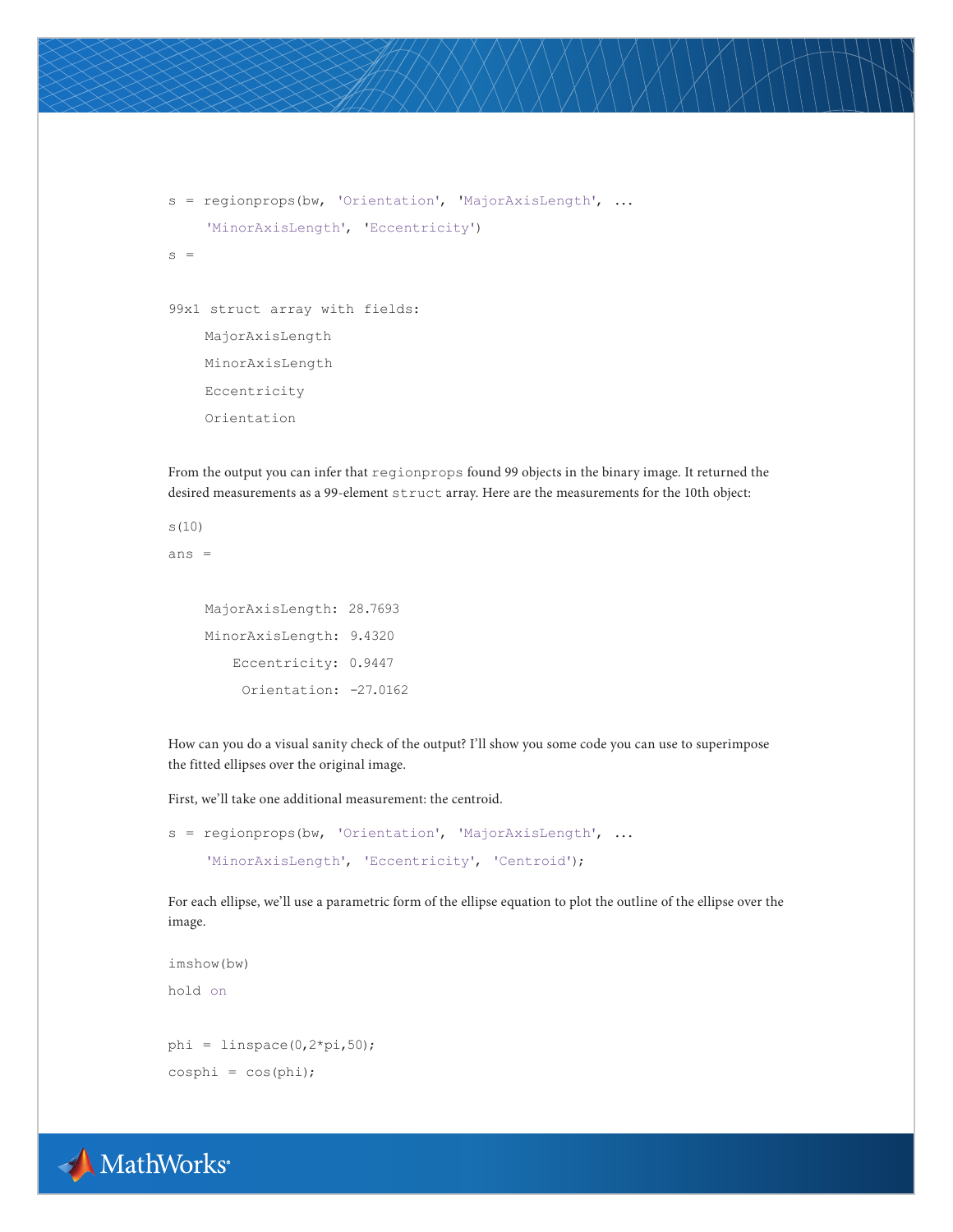```
 b = s(k).MinorAxisLength/2;
    theta = pi*s(k). Orientation/180;
    R = [ \cos(theta) \sin(theta] -sin(theta) cos(theta)];
     xy = [a*cosphi; b*sinphi];
    xy = R*xy;x = xy(1,:) + xbar;y = xy(2, :) + ybar; plot(x,y,'r','LineWidth',2);
end
```
 $simpli = sin(\pi h i);$ 

for  $k = 1$ :length(s)

 $xbar = s(k)$ . Centroid(1);  $ybar = s(k)$ . Centroid(2);

 $a = s(k)$ . Major Axis Length/2;



```
hold off
```


MathWorks®